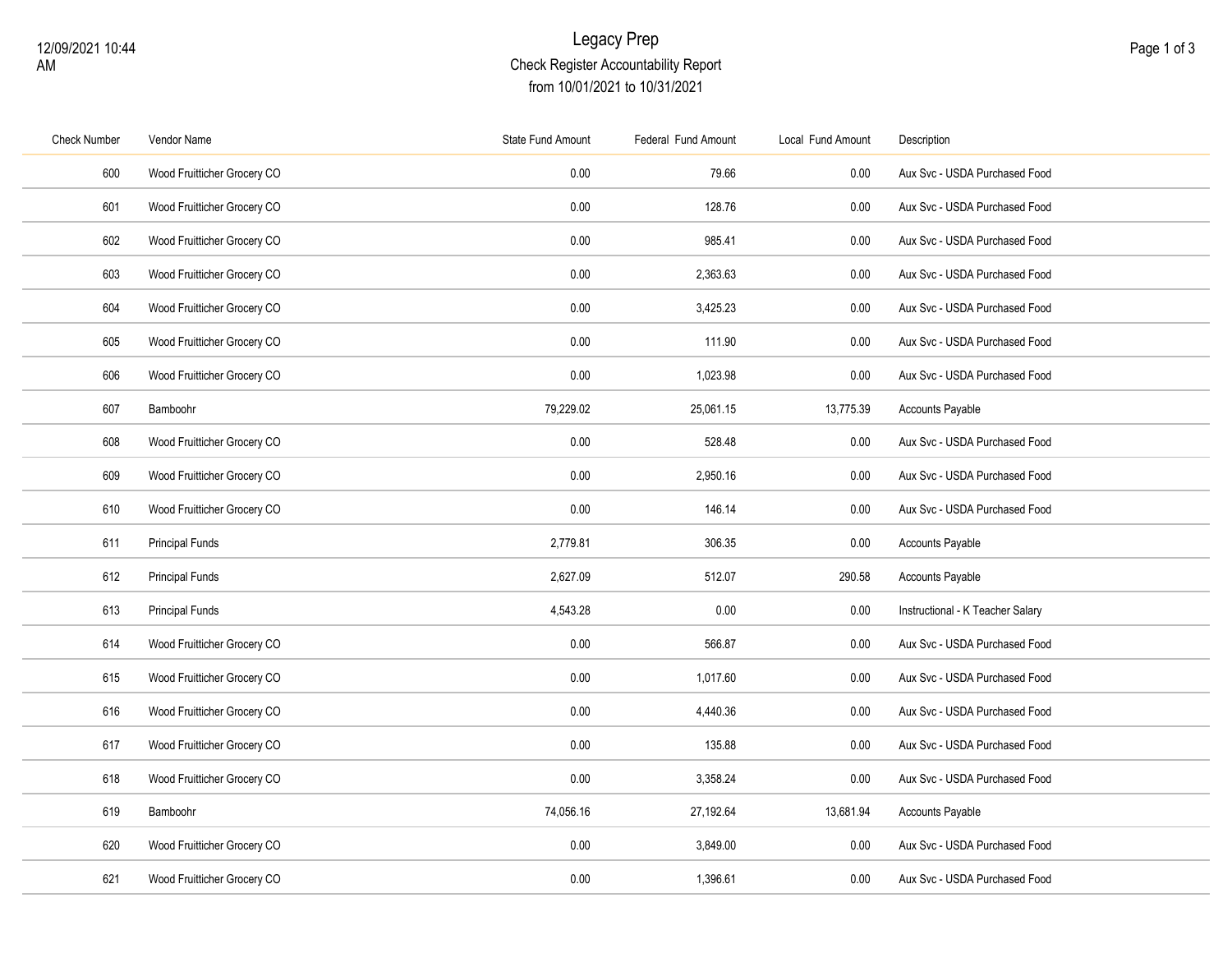## Legacy Prep Check Register Accountability Report from 10/01/2021 to 10/31/2021

| <b>Check Number</b> | Vendor Name                             | State Fund Amount | Federal Fund Amount | Local Fund Amount | Description                              |
|---------------------|-----------------------------------------|-------------------|---------------------|-------------------|------------------------------------------|
| 622                 | <b>Principal Funds</b>                  | 2,779.81          | 306.35              | 90.98             | Accounts Payable                         |
| 627                 | Er Fica Match                           | 0.00              | 0.00                | 398.57            | Social Security                          |
| 628                 | Google                                  | 29.12             | 0.00                | 0.00              | Instr Support - Health Svs Supplies      |
| 651                 | Regions Bank Loan                       | 0.00              | 0.00                | 6,293.35          | Debt Svc - Principal LT Loans            |
| 652                 | Regions Bank Loan                       | 0.00              | 0.00                | 1,366.65          | Debt Svc - Principal Short Term Loans    |
| 2278                | Thomasyne E. Hill                       | 587.20            | 0.00                | 0.00              | Inst Support - 1-6 Speech Services       |
| 2287                | Thomasyne E. Hill                       | 413.60            | 0.00                | 0.00              | <b>Student Educational Services</b>      |
| 2288                | Daniel Payne College Village Foundation | 0.00              | 0.00                | 18,717.16         | O&M - Rental Land & Bldg                 |
| 2289                | Alexis Richards                         | 0.00              | 0.00                | 540.00            | Gen Admin - Staff Svc - Other Prof Svc   |
| 2290                | Ashley Baldwin                          | 0.00              | 399.00              | 0.00              | <b>Staff Educational Services</b>        |
| 2291                | Thomasyne E. Hill                       | 926.40            | 0.00                | 0.00              | <b>Student Educational Services</b>      |
| 2292                | Kierston James                          | 0.00              | 0.00                | 1,521.14          | <b>Other Purchased Services</b>          |
| 2293                | Alabama Association of School Boards    | 0.00              | 0.00                | 1,400.00          | Fees and Dues                            |
| 2294                | Arnesha Jordan                          | 0.00              | 116.65              | 0.00              | <b>Accounts Payable</b>                  |
| 2295                | Blue Cross Blue Shield of Alabama       | 9,744.38          | 1,535.66            | 2,252.58          | <b>Accounts Payable</b>                  |
| 2296                | Carey Blackmon                          | 219.42            | 0.00                | 0.00              | <b>Traveling and Training</b>            |
| 2296                | Carey Blackmon                          | 332.58            | 0.00                | 0.00              | Traveling and Training                   |
| 2297                | <b>ELH Educational Consulting</b>       | 0.00              | 0.00                | 950.00            | Gen Exec Admin- Other Purchased Services |
| 2298                | FireMaster Department 1019              | 0.00              | 0.00                | 206.21            | O&M - Other Property Services            |
| 2299                | Logo Express inc                        | 0.00              | 0.00                | 2,390.00          | <b>Purchase Services</b>                 |
| 2299                | Logo Express inc                        | 0.00              | 0.00                | 872.70            | <b>Purchase Services</b>                 |
| 2300                | Metro Trailer                           | 2,780.00          | 0.00                | 0.00              | O&M - Rental Land & Bldg                 |
|                     |                                         |                   |                     |                   |                                          |